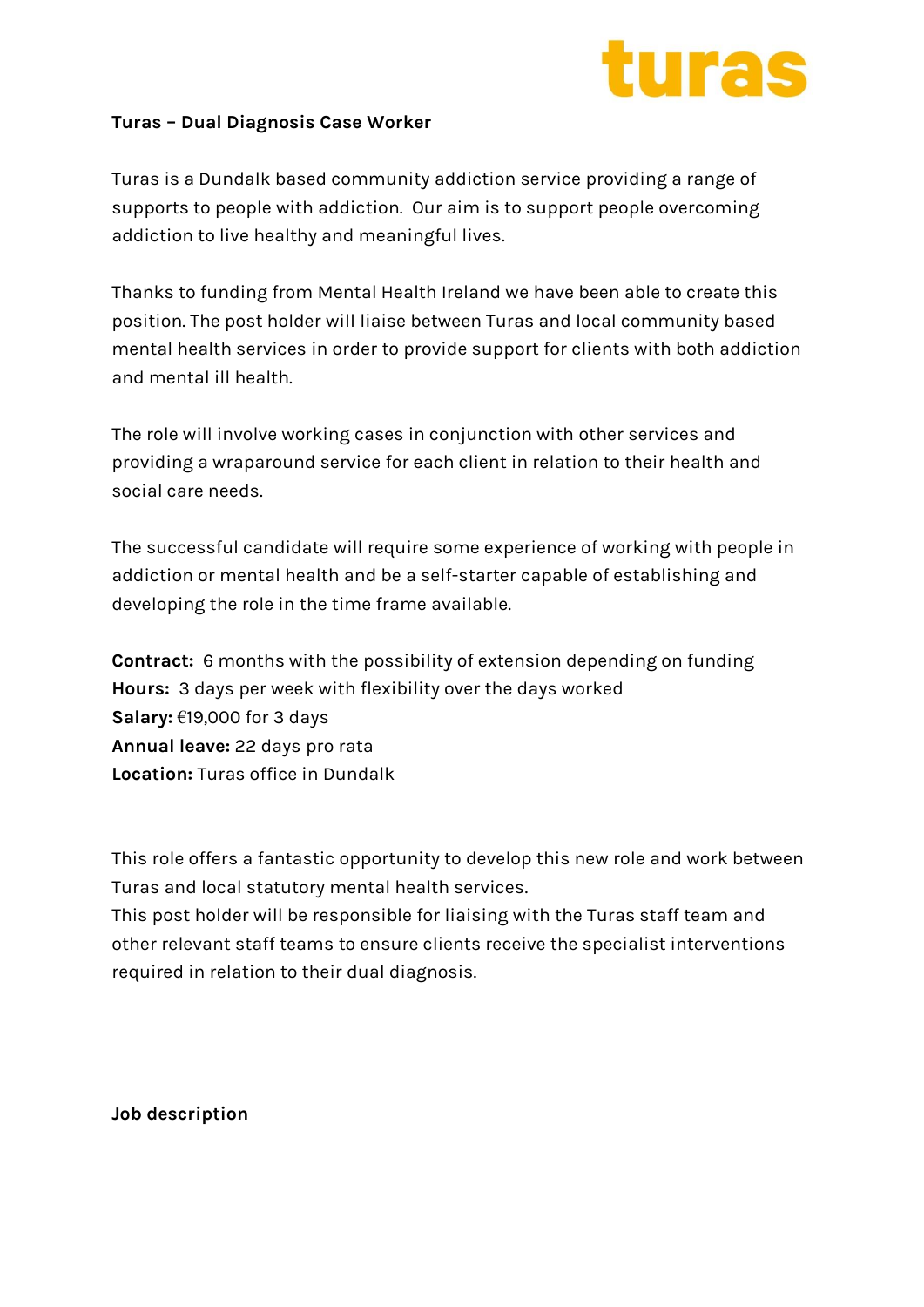\* To establish and maintain a dual diagnosis case worker role within Turas including liaison with local mental health teams

\*To create referral pathways for clients to relevant external health and social care supports

\* To engage and work proactively with clients who have dual diagnosis issues, offering specialist support around their mental health and addiction needs \* To case manage and support client needs in relation to health and social care issues and engage in care planning and the development of support plans for each client need

\* To undertake training in the Camberwell assessment of need and implement this tool for client assessments in conjunction with the patient and carers

\* To accompany service users to access appointments and engage with treatment options as required

\* To develop and maintain the ongoing liaison and relationship building between other relevant social and health care agencies and mental health and addiction services (e.g. homeless services, domestic violence services, GP's etc.)

\* To advocate for psychological / psychiatric assessments where appropriate and in the interest of the service user in conjunction with Turas Clinical Manager

\* To promote good mental health and wellbeing for clients

\* Maintain a high standard of care and continuity with individuals in relation to their health and wellbeing

\* To ensure all quality assurance policies and procedures are adhered to.

\* To observe Health & Safety Procedures in particular regular review of activity risk assessments and maintain a safe working environment for staff and clients \* To observe clear professional boundaries in relations with the clients

\* To undertake and maintain all core training as provided by Turas

\* To undertake your role in a professional manner maintaining a high quality standard of work, and work in accordance with the aims, values, and ethos of the Turas

\* To undertake any additional duties that may be required which are commensurate of the role in consultation with your line manager

\* To keep and maintain accurate and up to date records in relation to care planning and other interventions as per Turas policies

\* To participate in data collection, reporting, and research initiatives as directed as per Turas policies

\* To actively participate in data gathering from this role in order to establish the extent of the issue and gain insight into outcomes achieved as per Turas policies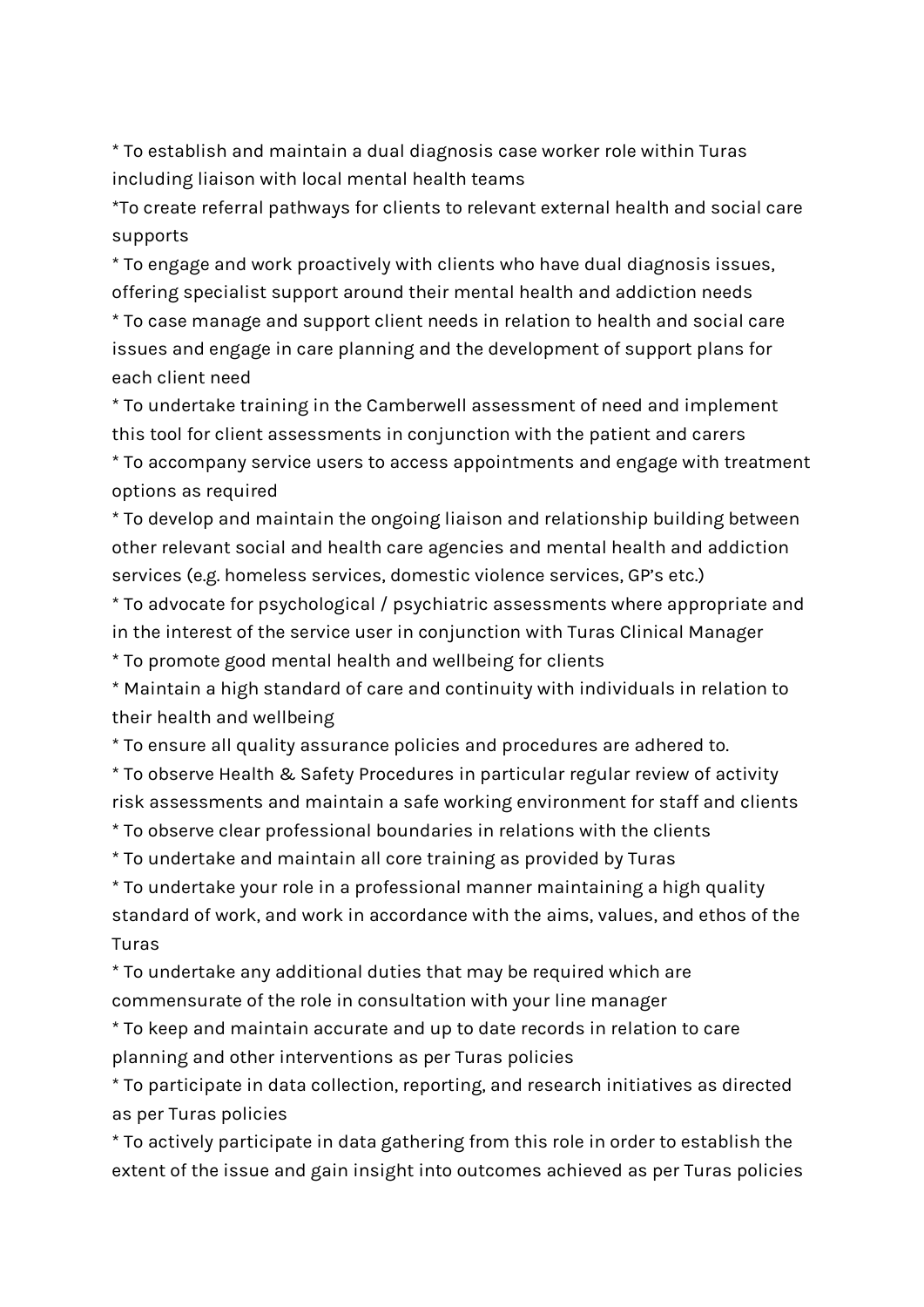\* To attend and participate in weekly team meetings, training,

webinars/conference calls, supervision and other activities as directed by Turas

The above list is not exhaustive; additional areas of responsibility may be added over time and flexibility to cover for other staff roles is required from time to time.

## **Person Specification**

\* At least one year of working with clients who experience either addiction or mental or both

\* Experience of working in liaison with other agencies within the voluntary and statutory sectors

\* At least one year of regular use of IT systems with a good proficiency in Excel & Word

\* A qualification in nursing, social care, social work, psychology/psychotherapy, addiction studies or other related area would be desirable.

\* An understanding of why people become addicted and an awareness of mental health and how it can impact on people's lives

\* Have an understanding of harm reduction and low threshold working and working within these values as part of a multidisciplinary and multiagency team

\* The ability to communicate effectively both verbally and in writing

\* An openness to learning and self-development in relation to professional practice

\* Ability to work independently, off-site as well as part of the team in Turas

\* An understanding of relevant models of interventions that can be applied in working with people experiencing dual diagnosis

\* Experience responding to crisis, knowledge of appropriate actions and use of initiative to support others

\* An ability to liaise effectively with other service providers and represent the organisation externally

\* An understanding of the statutory and voluntary sector resources available to people with dual diagnosis

\* An understanding of the importance of an organisations policies and procedures and experience working with these guidelines

\* Good computer skills including experience using client management computer software

\* A commitment to and an understanding of equal opportunities and diversity

\* Ability to work flexible hours, including evenings.